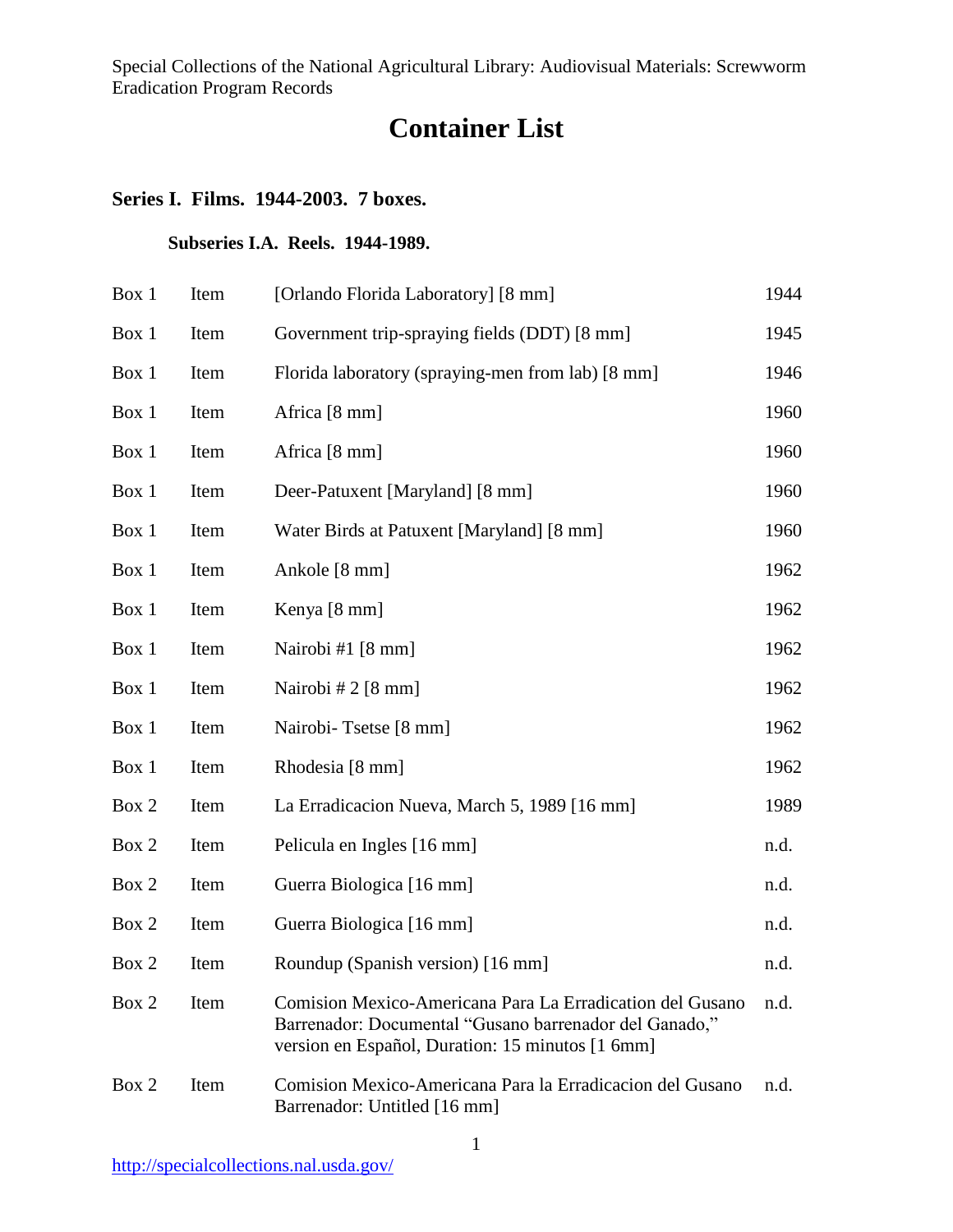## **Subseries I.B. Master VHS Copies. ca. 1979, 1987.**

| Box 3 | Item | Research Report: "Swormlure," 1:26 minutes, color, USDA<br>$P-B79-3-1$                            | ca. 1979 |
|-------|------|---------------------------------------------------------------------------------------------------|----------|
| Box 3 | Item | "Screwworm," 1987 Newsclips, ca. 30 minutes, color                                                | 1987     |
| Box 3 | Item | Screwworms, silent, black and white, USDA P-199-1 and P-<br>199-2                                 | n.d.     |
| Box 3 | Item | Public Service TV Spot: "Look Out for Screwworms," 2:09<br>minutes, color, ARS USDA Prod. 3859    | n.d.     |
| Box 3 | Item | News Film: "Fight Against Screwworm," 1:21 minutes,<br>color, USDA P-11544                        | n.d.     |
| Box 3 | Item | News Film: "La Lucha Contra el Gusano Barrenador," 1:49<br>minutes, color, Spanish, USDA P-1544-S | n.d.     |
| Box 3 | Item | "Screwworms-How to Fight Them," 8:30 minutes, silent,<br>black and white                          | n.d.     |
| Box 3 | Item | "The Screwworm," 14:16 minutes                                                                    | n.d.     |
| Box 3 | Item | "Screwworms-How to Fight Them," excerpt, 2:17 minutes,<br>silent, black and white [program 1]     | n.d.     |
| Box 3 | Item | "Screwworms," excerpt, 3:38 minutes, silent, black and<br>white [program 2]                       | n.d.     |
| Box 3 | Item | "The Screwworm," excerpt 1, 2:15 minutes, color, APHIS<br>USDA [program 3]                        | n.d.     |
| Box 4 | Item | "The Screwworm," excerpt 2, 2:27 minutes, color, APHIS<br>USDA [program 4]                        | n.d.     |
| Box 4 | Item | "The Screwworm," excerpt 3, 2:24 minutes, color, APHIS<br>USDA [program 5]                        | n.d.     |

## **Subseries I.C. Viewing VHS Copies. ca. 1979-2003.**

| Box 4 | Item | Research Report: "Swormlure," 1:26 minutes, color, USDA<br>$P-B79-3-1$ | ca. 1979 |
|-------|------|------------------------------------------------------------------------|----------|
| Box 4 | Item | Research Report: "Swormlure," 1:26 minutes, color, USDA<br>$P-B79-3-1$ | ca. 1979 |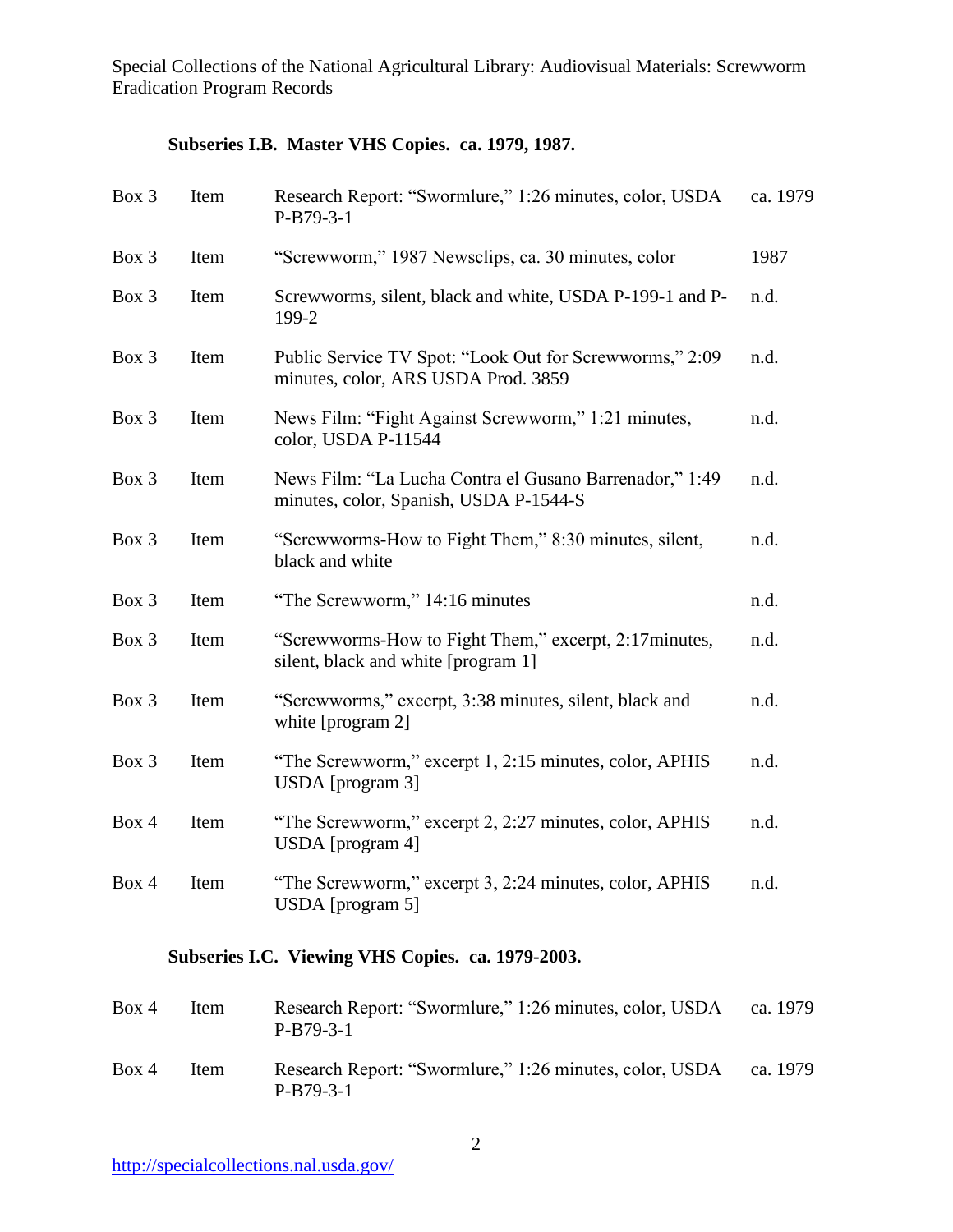| Box 4 | Item | Research Report: "Swormlure," 1:26 minutes, color, USDA<br>$P-B79-3-1$                                                                                                                                                                                          | ca. 1979 |
|-------|------|-----------------------------------------------------------------------------------------------------------------------------------------------------------------------------------------------------------------------------------------------------------------|----------|
| Box 4 | Item | 1996 World Food Prize Highlights Reel, The Story-ABC<br><b>News Broadcast-Award Ceremony</b>                                                                                                                                                                    | 1996     |
| Box 4 | Item | CMF&Z-The World Food Prize Foundation: "Interviews<br>with Drs. Bushland and Knipling"                                                                                                                                                                          | 1996     |
| Box 4 | Item | Texas A&M Commencement, Friday May 10, 1996, 2:00<br>p.m. [Knipling]                                                                                                                                                                                            | 1996     |
| Box 4 | Item | Edward Fred Knipling Interview (May 1996), 40 minutes,<br>Bar-B-Que at Bonorden Ranch [copy]                                                                                                                                                                    | 1996     |
| Box 4 | Item | Edward Fred Knipling Interview (May 1996), 40 minutes,<br>Bar-B-Que at Bonorden Ranch [copy]                                                                                                                                                                    | 1996     |
| Box 4 | Item | "The Miraculous Poison-the History of DDT," Express-TV-<br>producktion/Danmarks Radio, Danish version, English<br>subtitle, Duration: 58 minutes, September 2000                                                                                                | 2000     |
| Box 5 | Item | Legislative Update, "Kika" de la Garza, March 2002,<br><b>McAllen Cable Network</b>                                                                                                                                                                             | 2002     |
| Box 5 | Item | Legislative Update, "Kika" de la Garza, June 2002, McAllen<br><b>Cable Network</b>                                                                                                                                                                              | 2002     |
| Box 5 | Item | Legislative Update, "Kika" de la Garza, May 2003, McAllen<br><b>Cable Network</b>                                                                                                                                                                               | 2003     |
| Box 5 | Item | <b>Integrated Pest Management, Proactive Versus Reactive</b><br><b>Control Measures</b>                                                                                                                                                                         | n.d.     |
| Box 5 | Item | "Eradicating Insects by Releasing Insects-Eradication of the<br>melon fly from the entirety of Okinawa," the Department of<br>Agriculture, Forestry and Fisheries, Okinawa Prefectural<br>Government (planning and supervision), Cinema Okinawa<br>(production) | n.d.     |
| Box 5 | Item | Eradication of the Oriental Fruit Fly from Okinawa<br>[unopened]                                                                                                                                                                                                | n.d.     |
| Box 5 | Item | Eradication of the Melon Fly-Technological Evolution in<br>Eradication Technique [unopened]                                                                                                                                                                     | n.d.     |
| Box 5 | Item | Biology of the Melon Fly [unopened]                                                                                                                                                                                                                             | n.d.     |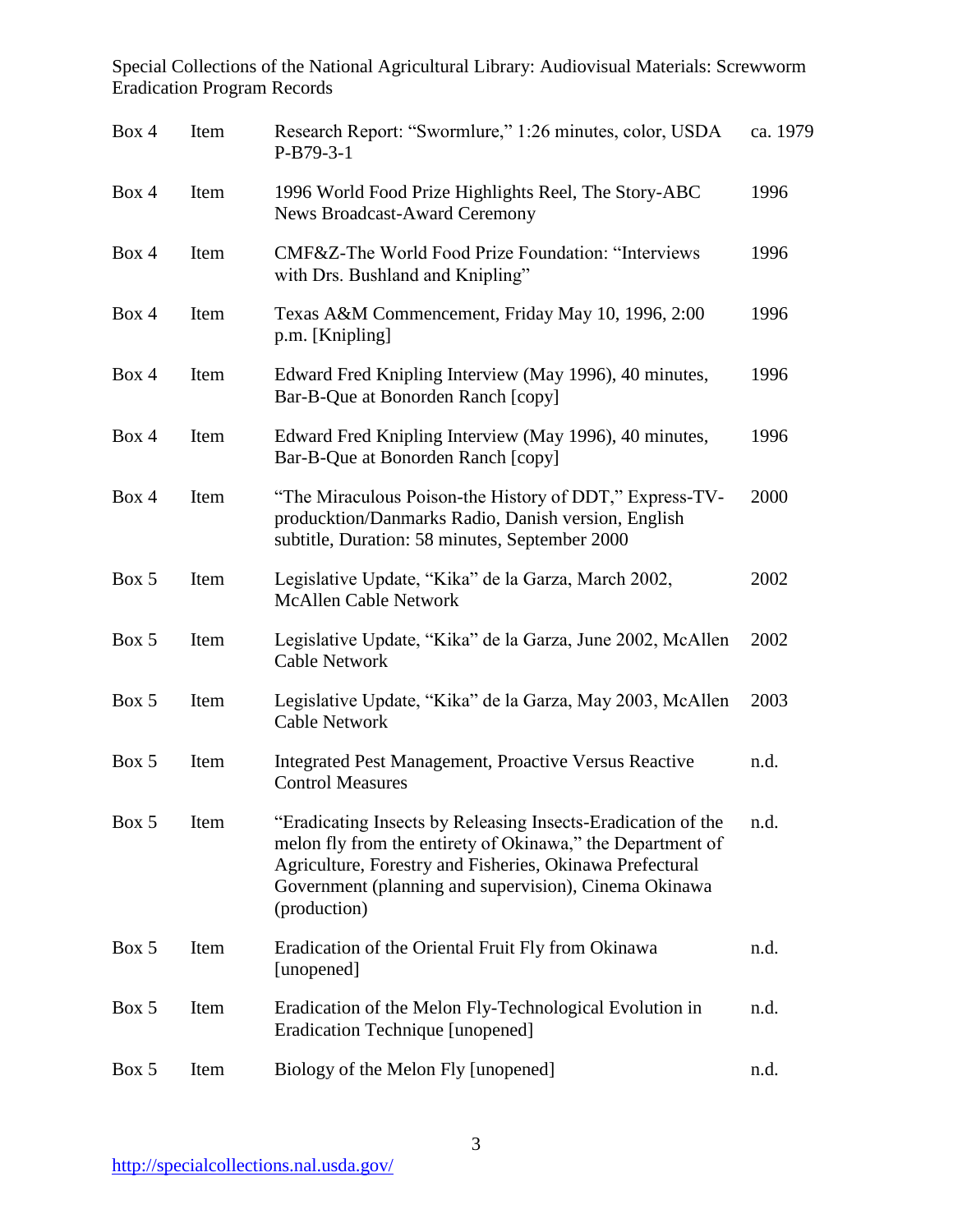| Box 5 | Item | I. Screwworms, P-199-1 & P-199-2; II. Fight Against<br>Screwworms, P-11544; III. La Lucha Contra el Gusano<br>Barrenador P-115544-S; IV. Swormlure, P-B79-3-1; IV.<br>Look Out for Screwworms, P-3859 | n.d. |
|-------|------|-------------------------------------------------------------------------------------------------------------------------------------------------------------------------------------------------------|------|
| Box 5 | Item | I. Screwworms, P-199-1 & P-199-2; II. Fight Against<br>Screwworms, P-11544; III. La Lucha Contra el Gusano<br>Barrenador P-115544-S; IV. Swormlure, P-B79-3-1; IV.<br>Look Out for Screwworms, P-3859 | n.d. |
| Box 5 | Item | News Film: "Fight Against Screwworm," 1:21 minutes,<br>color, USDA P-11544                                                                                                                            | n.d. |
| Box 6 | Item | News Film: "Fight Against Screwworm," 1:21 minutes,<br>color, USDA P-11544                                                                                                                            | n.d. |
| Box 6 | Item | News Film: "Fight Against Screwworm," 1:21 minutes,<br>color, USDA P-11544                                                                                                                            | n.d. |
| Box 6 | Item | News Film: "La Lucha Contra el Gusano Barrenador," 1:49<br>minutes, color, Spanish, USDA P-1544-S                                                                                                     | n.d. |
| Box 6 | Item | News Film: "La Lucha Contra el Gusano Barrenador," 1:49<br>minutes, color, Spanish, USDA P-1544-S                                                                                                     | n.d. |
| Box 6 | Item | News Film: "La Lucha Contra el Gusano Barrenador," 1:49<br>minutes, color, Spanish, USDA P-1544-S                                                                                                     | n.d. |
| Box 6 | Item | Public Service TV Spot: "Look Out for Screwworms," 2:09<br>minutes, color, ARS USDA Prod. 3859                                                                                                        | n.d. |
| Box 6 | Item | Public Service TV Spot: "Look Out for Screwworms," 2:09<br>minutes, color, ARS USDA Prod. 3859                                                                                                        | n.d. |
| Box 6 | Item | Public Service TV Spot: "Look Out for Screwworms," 2:09<br>minutes, color, ARS USDA Prod. 3859                                                                                                        | n.d. |
| Box 6 | Item | Public Service TV Spot: "Look Out for Screwworms," 2:09<br>minutes, color, ARS USDA Prod. 3859                                                                                                        | n.d. |
| Box 6 | Item | Screwworms, silent, black and white, USDA P-199-1 and P-<br>199-2                                                                                                                                     | n.d. |
| Box 6 | Item | Screwworms, silent, black and white, USDA P-199-1 and P-<br>199-2                                                                                                                                     | n.d. |
| Box 7 | Item | Screwworms, silent, black and white, USDA P-199-1 and P-<br>199-2                                                                                                                                     | n.d. |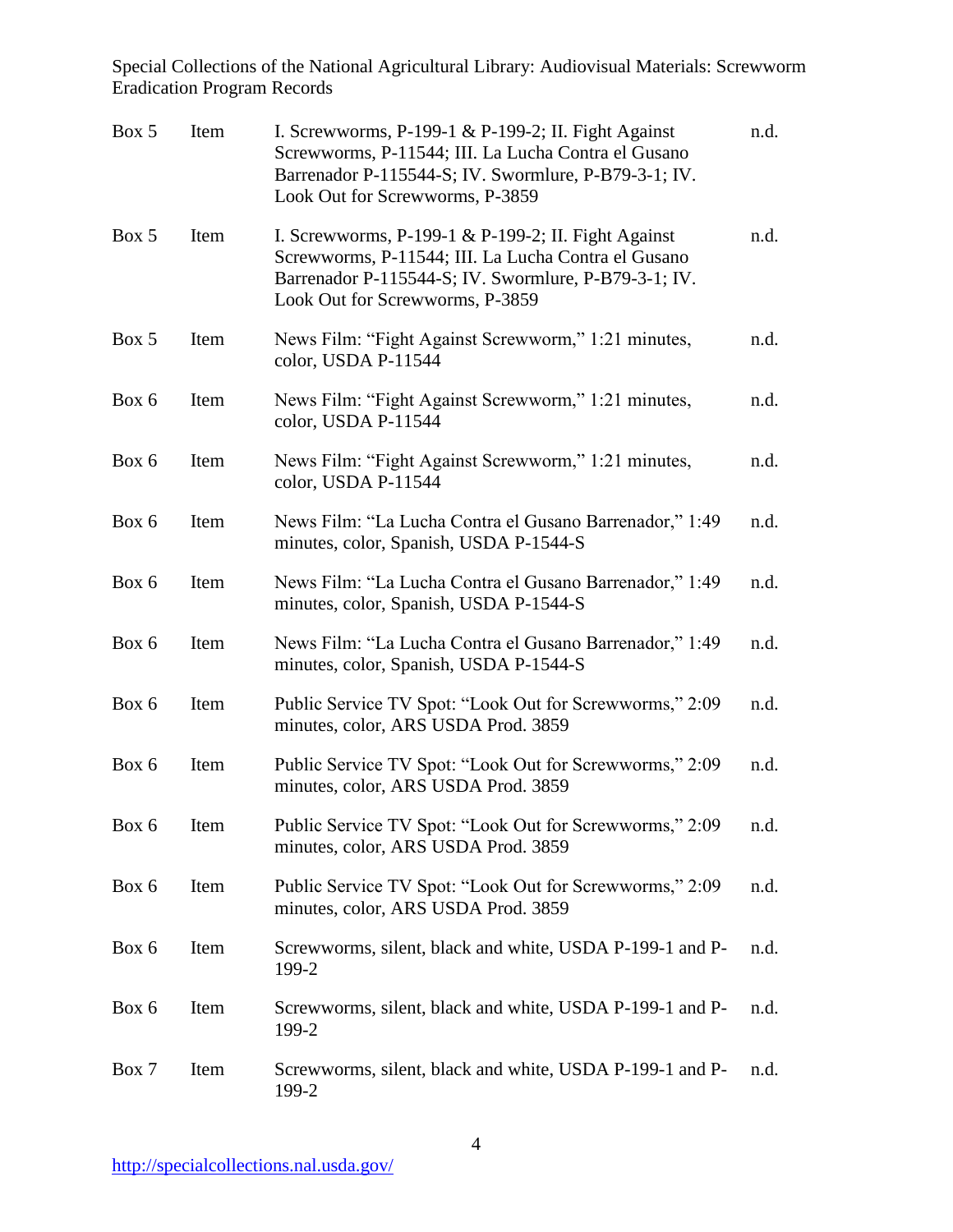| Box 7 | Item | The Screwworm, 14:16 minutes                                                                                                                                                                                                                                     | n.d. |
|-------|------|------------------------------------------------------------------------------------------------------------------------------------------------------------------------------------------------------------------------------------------------------------------|------|
| Box 7 | Item | Roundup, USDA, Agricultural Research Service, Motion<br>Picture Service USDA, color, ca. 18 minutes. Originally<br>produced as a motion picture. Describes the Agricultural<br>Research Service screwworm eradication program for the<br>southern United States. | 1960 |

#### **Subseries I.D. DVDs. 2007.**

| Box 7 | Item | Screwworms. A USDA Bureau of Entomology and Plant | 2007 |
|-------|------|---------------------------------------------------|------|
|       |      | Quarantine Subject, 21 minutes (1928)             |      |

## **Series II. Photographic Materials. 1978-2002. 3 boxes.**

## **Subseries II.A. Photographs. 1978-2002.**

| Box 8 | Folder 1            | Note in Spanish with two tiny photographs of a man with a<br>poster                          | 1978               |
|-------|---------------------|----------------------------------------------------------------------------------------------|--------------------|
| Box 8 | Folder <sub>2</sub> | Photographs of sterile fly production in Chiapas                                             | ca. 1980s,<br>1991 |
| Box 8 | Folder 3            | [Plant warehouse in Tuxtla Gutierrez], Puerto Barrios,<br>April 20, 1992                     | 1992, n.d.         |
| Box 8 | Folder 4            | Staff picture from Tuxtla (with a photocopy of names)                                        | 2000               |
| Box 8 | Folder 5            | Copies of images from CD-Rom "photos of Tuxtla"                                              | 2000               |
| Box 8 | Folder 6            | Copies of images from CD-Rom "Panama dispersal center,<br>August 2001"                       | 2001               |
| Box 8 | Folder <sub>7</sub> | Aerial photograph of Moore Air Field, Mission, Texas<br>(taken by Rene Davis), February 2002 | 2002               |
| Box 8 | Folder <sub>8</sub> | Plant warehouse in Tuxtla Gutierrez                                                          | n.d.               |
| Box 8 | Folder 9            | Plant warehouse in Tuxtla Gutierrez                                                          | n.d.               |
| Box 8 | Folder 10           | Color photographs and photocopies from Tuxtla                                                | n.d.               |
|       |                     |                                                                                              |                    |

## **Subseries II.B. Slides. 1999.**